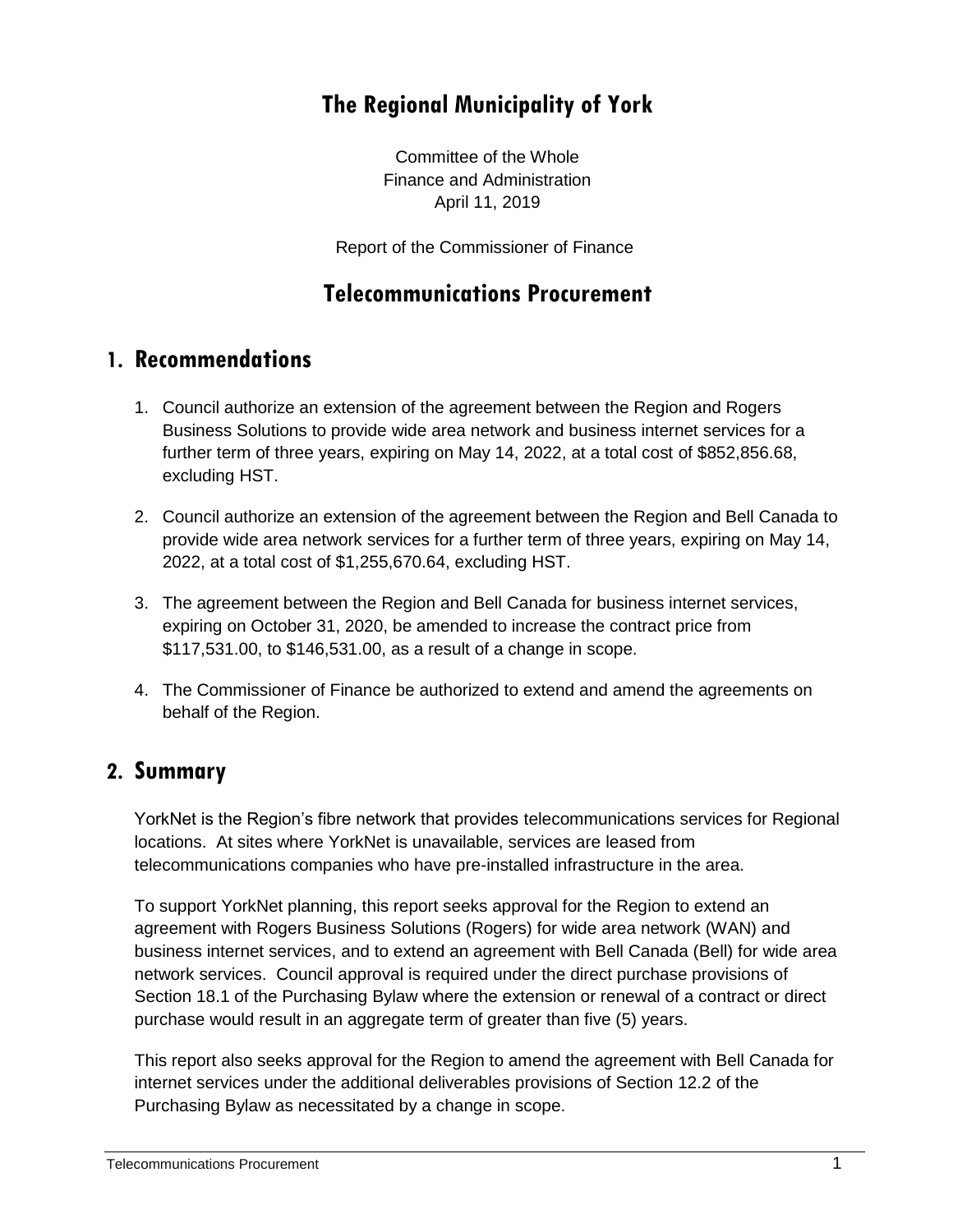Key Points:

- Telecommunication services support the exchange of information between different locations and over the Internet.
- An exercise is currently underway to develop a plan for the network design and physical build-out of YorkNet over the next 10 years, including transitioning circuits from telecommunication companies.
- Two WAN services contracts require extensions to support YorkNet planning activities.
- One internet services contract requires an extension to support planned future procurements.
- One internet services contract requires an amendment to support an increase in service requirements.
- Council approval is required under the direct purchase provisions of Section 18.1 of the Purchasing Bylaw and under the additional deliverables provisions of Section 12.2 of the Purchasing Bylaw.

# **3. Background**

# **WAN and business internet services are used to support telecommunications for Regional staff, buildings and infrastructure**

The Region uses telecommunication services to support the exchange of information between different locations and over the Internet.

WAN services enable multiple locations, including buildings, transit stations, traffic lights, and water towers, to communicate and share data with each other. This connectivity is critical for the secure, efficient and seamless transfer of data regardless of where the site is located in the Region.

The Region's fibre network, YorkNet, currently provides WAN services for 282 Regional locations. Additional WAN services are leased from telecommunications companies at sites where:

- YorkNet infrastructure is currently not available. As YorkNet infrastructure expands, Regional locations in the area are reviewed for opportunities to transition from leased services to YorkNet. Long-term planning for YorkNet will assess the viability of transitioning all Regional WAN locations to YorkNet in the future.
- A redundant service is required to ensure a high degree of 'availability', or minimal downtime resulting from maintenance and unforeseen incidents. Redundancy ensures that critical locations will always have a network connection, even if one of the lines is cut or one of the carriers suffers a failure that impacts the location.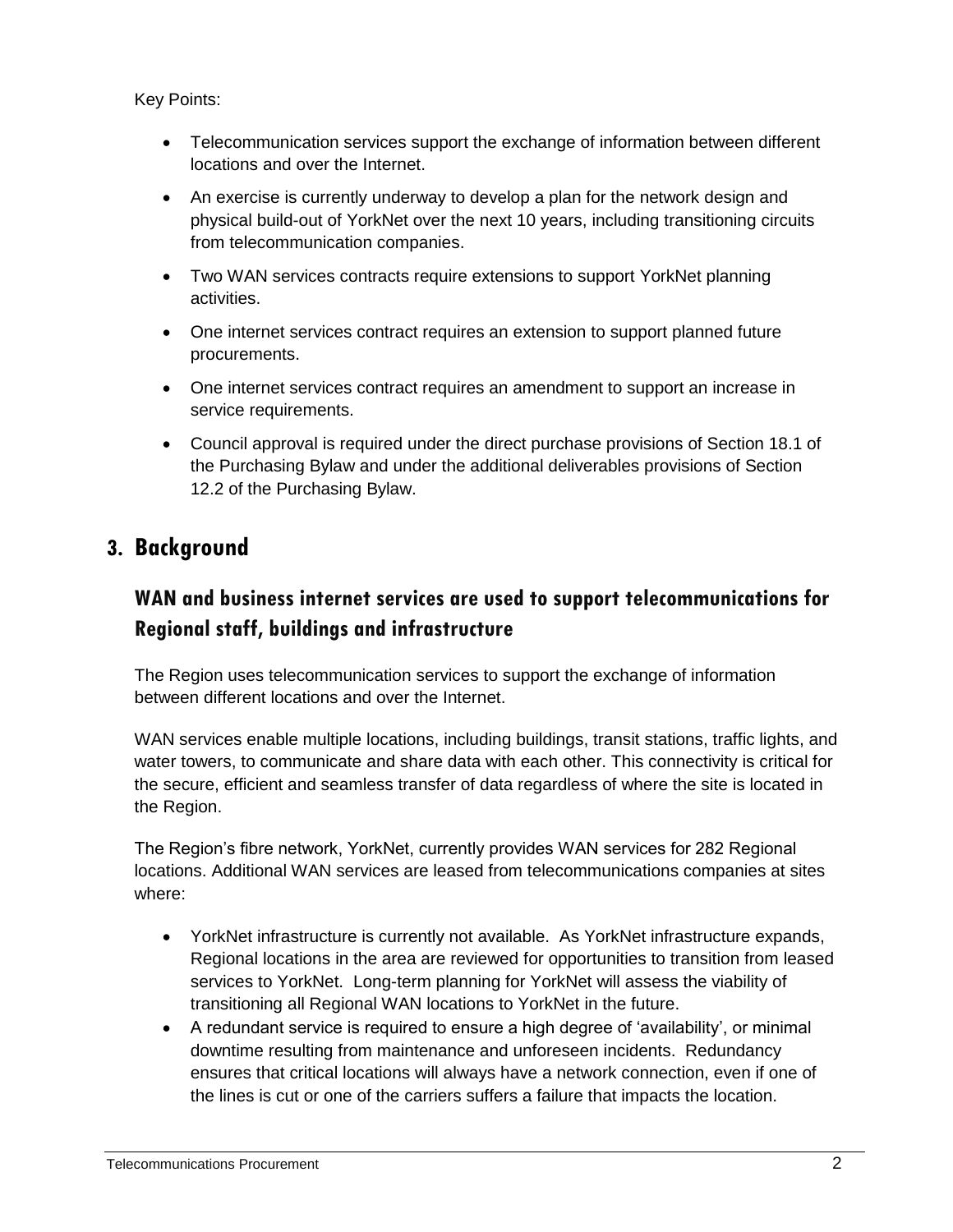Business internet services are used daily by Region staff to access the Internet for research, training, communication and access to cloud-based applications. These services are provided by telecommunications companies who offer internet services in York Region.

# **Three contracts for WAN and business internet services were awarded through standard procurement processes**

In 2013, a Request for Tender T-13-44 was issued for the supply of WAN services at several Regional locations. The Request for Tender was sent to two vendors, Bell and Rogers, who had been pre-qualified through a Request for Pre-Qualification. Through the Request for Tender, individual locations were awarded to Bell or Rogers according the vendor who submitted the lowest cost bid.

In 2014, the Region's existing internet services contract with Rogers was combined with Roger's WAN services contract to support administrative processes. In 2015, the Commissioner authorized the award of additional internet services to Bell to provide network redundancy.

| <b>Summary of Telecommunications Contracts</b> |                         |                             |  |  |
|------------------------------------------------|-------------------------|-----------------------------|--|--|
| Vendor                                         | <b>Service</b>          | <b>Contract Term</b>        |  |  |
| Rogers                                         | <b>WAN and Internet</b> | May 2014 - May 2019         |  |  |
| Bell                                           | WAN                     | May 2014 - May 2019         |  |  |
| Bell                                           | Internet                | October 2015 - October 2020 |  |  |

**Table 1**

The three contracts are summarized in Table 1.

## **4. Analysis**

## **Planning exercise currently underway to develop 10-year roadmap for YorkNet**

YorkNet's objectives include serving the connectivity needs of the Region and local MUSH (municipality, university, hospital, and school) sector partners and fostering opportunities with the private sector to enhance services in underserved areas.

The YorkNet network is expected to grow to 800 kilometers by 2034. This growth will enable the network to link almost all Regional facilities and provide high-speed connectivity to most of the Region. Planning for this growth will occur in stages to reflect Regional growth patterns, advancements in technology and changes in the telecommunications industry.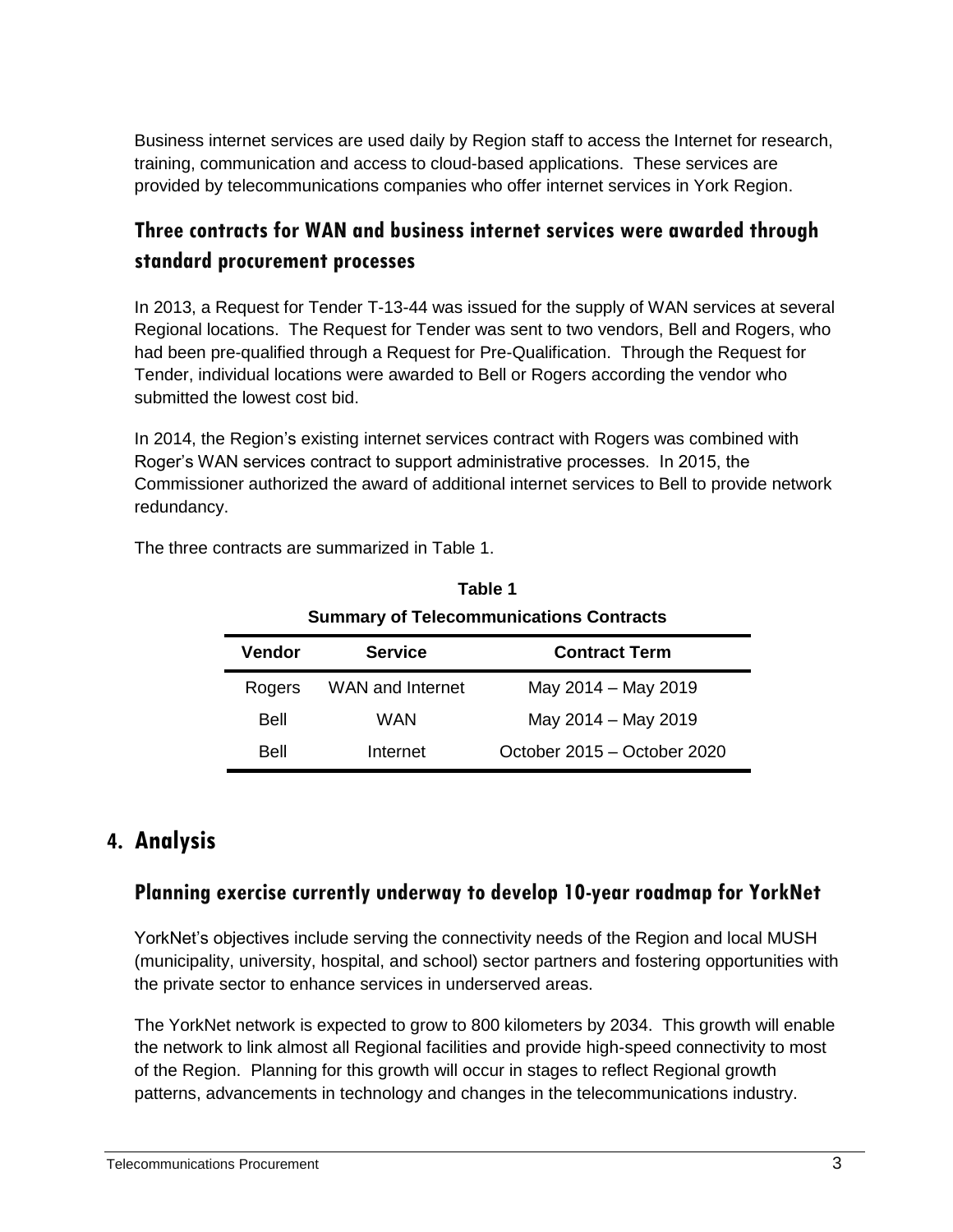To assess opportunities and meet connectivity needs over the short and medium terms, YorkNet staff, in partnership with the Information Technology Services branch, is currently conducting a planning exercise for the network design and physical build-out of YorkNet over the next 10 years. The plan will identify network architecture and the physical network buildout, including timelines and equipment requirements for the transition of additional Regional locations from external WAN service providers to YorkNet.

YorkNet staff is also working with Regional departments to develop a cost-benefit analysis that will demonstrate the value of investing in fibre connectivity.

# **WAN contract extensions are required to support YorkNet planning activities and procurement processes**

The YorkNet planning exercise is anticipated to take up to eighteen months to complete, at which time staff will be able to identify specific Region locations that:

- Require interim WAN services until YorkNet is available in their area
- Are outside of the scope of planned YorkNet build-out.

A subsequent procurement will be issued to establish new WAN contracts for these locations. It is estimated that an additional 18 months will be required to complete this procurement process and successfully transition locations to the new service provider.

Extending the Region's existing WAN service contracts with Rogers and Bell over the next 36 months (three years) will minimize service disruptions and enable service reliability during this time. Any additional required WAN connections that are unavailable from YorkNet over the next three years will be purchased from Rogers and Bell as additional deliverables under the existing contracts. Staff will endeavour to obtain best value for these services through the solicitation of quotes from both Rogers and Bell.

# **Internet services will continue to be provided by telecommunications companies over the near-term**

There may be future opportunities for YorkNet to offer Internet connectivity options via a "gateway" link that provides Region locations with connections to services outside of the Region's WAN. Until this option can be further assessed by YorkNet, services from telecommunications companies will continue to be required to meet the Region's connectivity needs.

# **An extension and amendment to the Region's internet services contracts is needed to continue providing connectivity**

The Region's current internet service contracts expire at different times, with the Rogers contract ending in May 2019 and Bell's contract ending in October 2020. A 18-month extension to the Roger's contract will align the expiry dates, enabling staff to issue a Request for Proposal for a single vendor to provide internet services.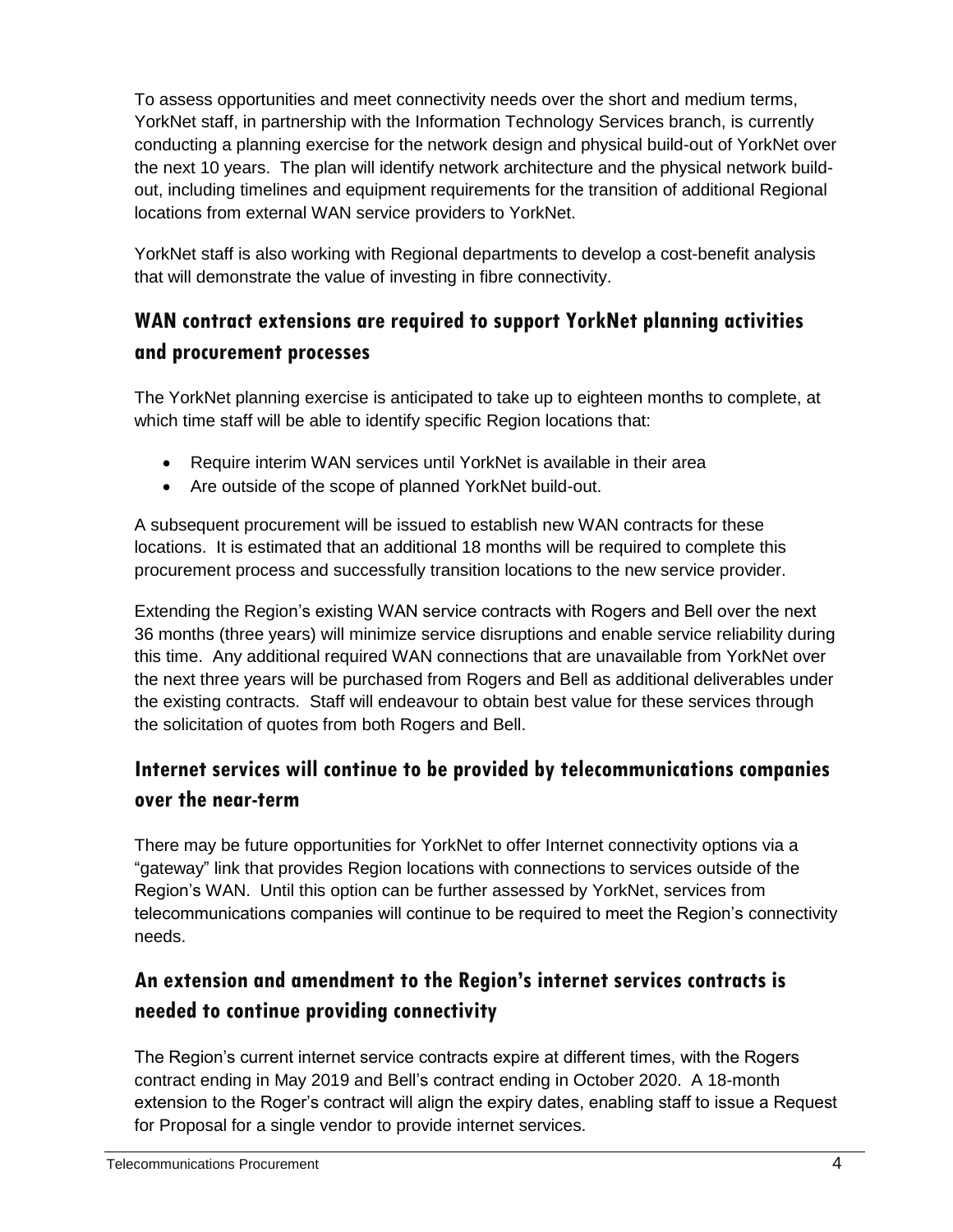A corresponding increase to the Bell contract is also required to support internet services over the remaining contract term. An anticipated reduction in the scope of services was delayed by three years, resulting in higher than expected costs over the contract term.

In addition, both contracts will require a bandwidth upgrade in August 2019 to support a continued increase in Internet use.

The extension of these contracts will enable staff to continue accessing applications and resources necessary to meet business requirements and provide services.

# **5. Financial**

The estimated cost to extend each of the telecommunications contracts is provided in Table 2.

#### **Table 2 Telecommunication Contracts Estimated Total Extension Costs**

| <b>Vendor</b> | <b>Service</b>   | <b>Extension Term</b>   | <b>Estimated</b><br>Total Cost (\$) |
|---------------|------------------|-------------------------|-------------------------------------|
| Rogers        | WAN and Internet | Three years (2019-2022) | 852,856.68*                         |
| <b>Bell</b>   | <b>WAN</b>       | Three years (2019-2022) | 1,255,670.64                        |
| Total         |                  |                         | 2,108,527.32                        |

\* Includes cost to extend WAN services for an additional three years (\$792,274.68) and internet services for an additional 18 months (\$60,582.00).

The estimated cost calculations factor in annual cost adjustments and forecasted changes in user, business and operational requirements.

The cost of the business internet services contract with Bell over the remaining 18 months of the contract is \$29,000, excluding taxes. The contract end date is October 31, 2020.

The required funding is included in the approved 2019 Finance Department budget and the approved 2020-2022 operating outlook.

## **6. Local Impact**

There are no direct municipal impacts as a result of this report.

# **7. Conclusion**

Staff is seeking Council authorization to extend telecommunications contracts with Rogers and Bell for terms of up to three years, and for the addition of funds to the business internet